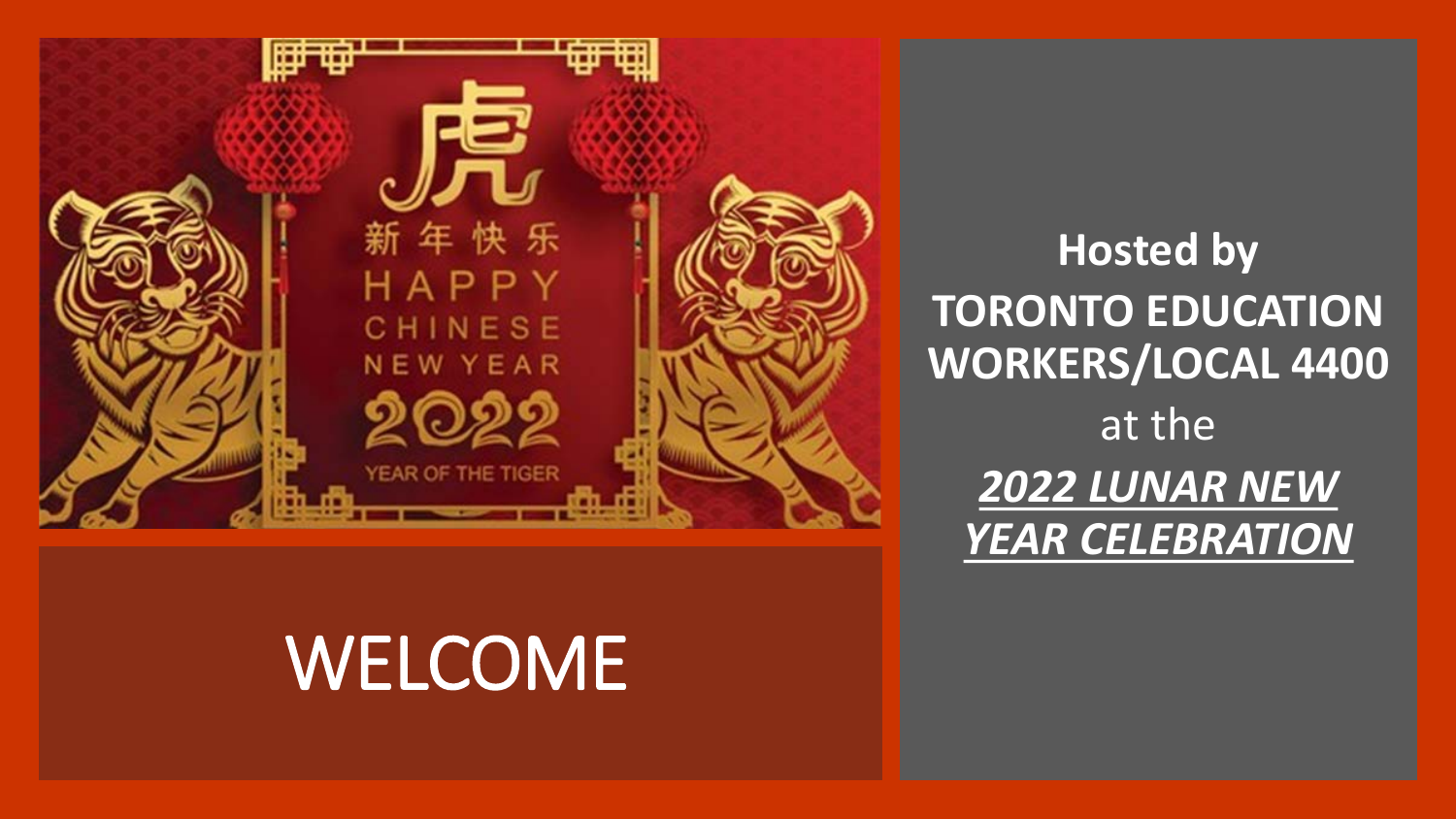- Smudging Melissa Somer
- [Land Acknowledgement](https://drive.google.com/file/d/1v15e2Qa8UlcvaZ1dqsX53ynpwFUpZV6e/view?usp=sharing)  Statement – Nancy Yee, Draftsperson Unit C
- O Canada H. Hinds, daugher [of Unit C Steward](https://drive.google.com/file/d/1m17KAktRB1YqrBa9wSZTUv8QhUTfnouW/view?usp=sharing)
- Equality Statement Neena **Matta**
- Welcome / Opening of Event - John Weatherup President
- Trustee Manna Wong **Address**

• Toronto Education Workers/Local 4400 Welcome and Introductions

## **First Half Hostess/Host**

- Shelly Xu, Unit B
- Harry Teng, Unit B

**Second Half Hostess/Host**

- Jane Jiang, Unit C
- John Batasar, Unit D

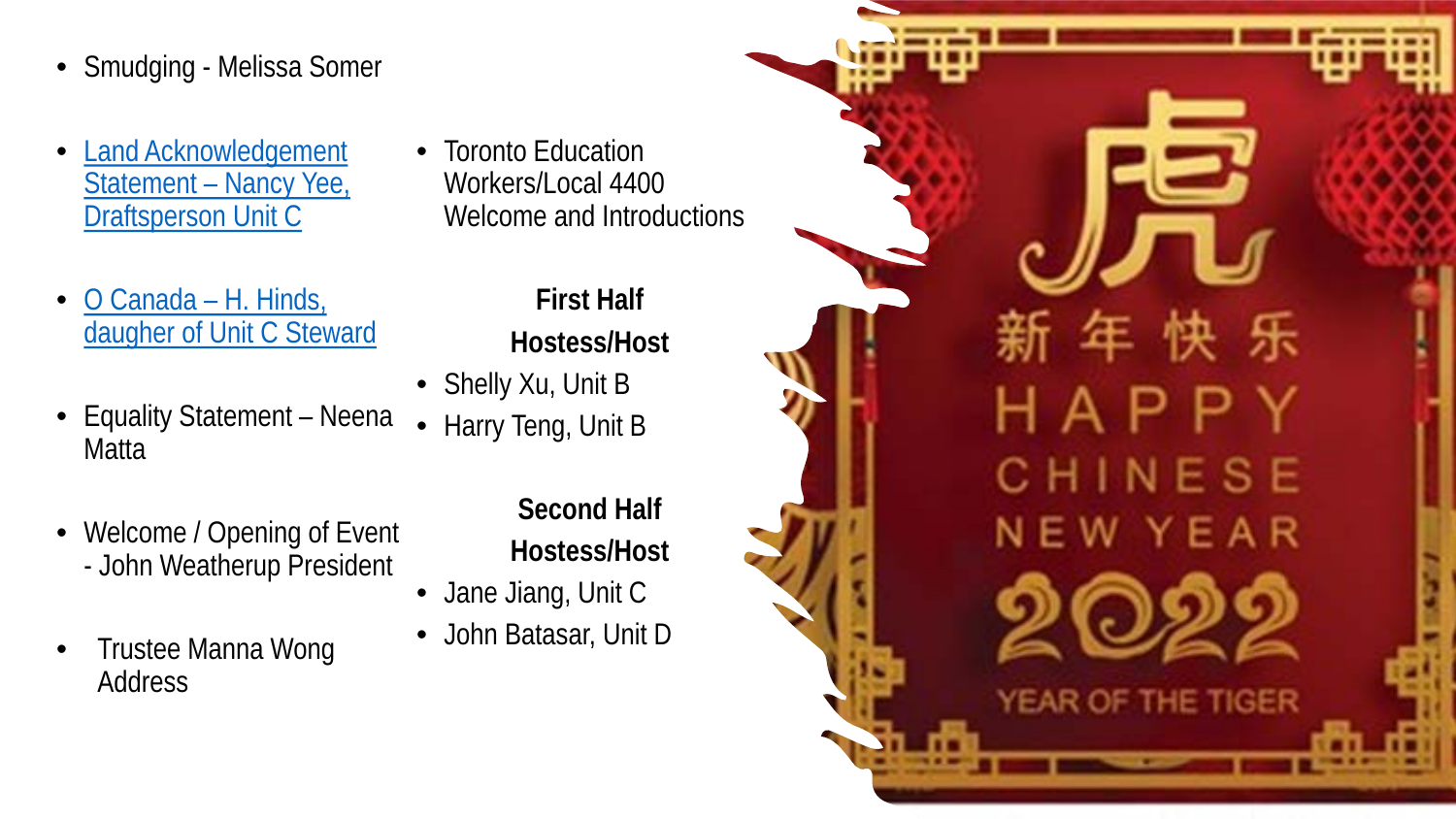- Lion's Dance Ms. Yue Ying [Chang Mandarin Instructor](https://drive.google.com/file/d/1ngglGo2U8PU9obM7d6051uf-0MOtzJnh/view?usp=sharing)  Unit B
- Good Luck– Soprano Ms. [Qiu Ying Mandarin Instructor](https://drive.google.com/file/d/1ncOPJEzgmMP8qDt6Tlf3c6wo5Wk_wcBH/view?usp=sharing) ,Unit B
- In the Mood of Love Pas de [Trois Harry Teng Mandarin](https://drive.google.com/file/d/1R-xaR5ytfD4CSPhqsulHrxnhJ-Bi8jeJ/view?usp=sharing)  Instructor Unit B
- Dance TaiQi fan Ms. Hong Shang – Mandarin [Instructor, Unit B](https://drive.google.com/file/d/1Li1IVB1Beo0TccO7vfW51o3D6cc7xwqi/view?usp=sharing)
- [Dance: the Red Chamber –](https://drive.google.com/file/d/1_k6VMvB5TKYctEkbKaabbyfBfpIeomSK/view?usp=sharing) Rong Chen, Mandarin Instructor, Unit B
- **Dance Blossoms on a**<br>Moonlit River of the Spring -Rita Pang, Ling Jiang Li (Flute) DECE Unit C
- Peking Opera Ms. Fang [Hao Unit B Mandarin](https://drive.google.com/file/d/17J_pAbdE_GpzpgrrAuprPOfunf03YC-_/view?usp=sharing)  **Instructor**
- **Zhejiang Opera Yamin** [Qian Mandarin Instructor](https://drive.google.com/file/d/1nUrfSK3Pg7TDL71QxDKoyo5BfKxUWsg9/view?usp=sharing)  Unit B
- Dance: The Butterfly Lovers - Jane Jiang, Ling Jiang Li (flute) Unit C

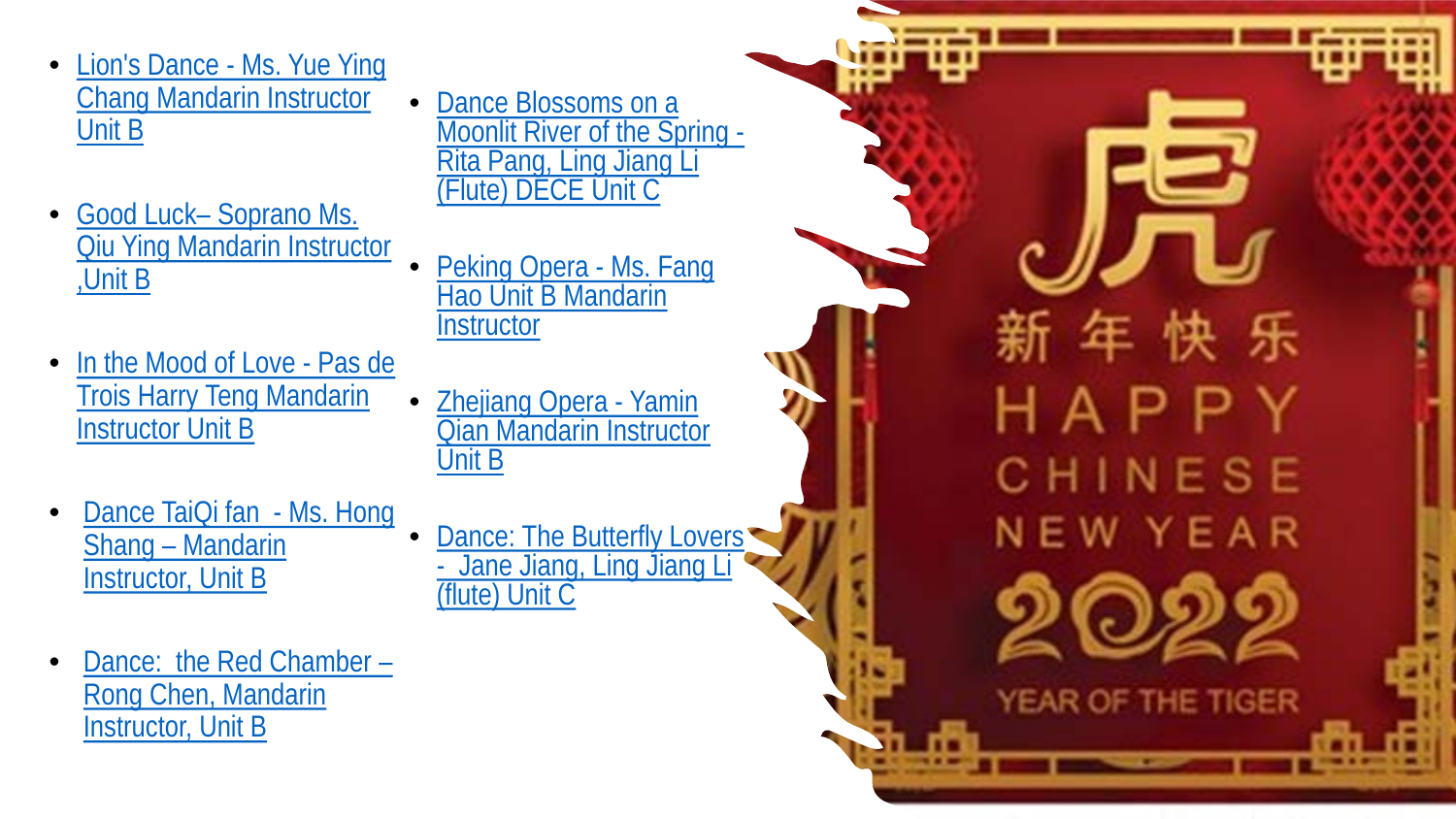- Making Dumplings [Ms. Michelle Ma Unit C,](https://drive.google.com/file/d/1J10eEVztUtmf3xHeBX1vL3Ym99Mp4wEW/view?usp=sharing) **DECE**
- Making lanterns [Mary Yan and Helen Zhu Unit C](https://drive.google.com/file/d/12WwB8aGAbUcgo0FsSSoZ4_AWrs-KvQvj/view?usp=sharing)
- Sleepless Tonight Song [Ms. Hui Lui, Mandarin](https://drive.google.com/file/d/1isjGXhuV8mO1wxRMxmTsdEgeov8KmldH/view?usp=sharing) **Instructor, Unit B**
- [Gu Zheng Solo: Fighting the Storm](https://drive.google.com/file/d/1ZB_MNltnZJUx3tVi4QAS1m1tJbcEdNP7/view?usp=sharing) Ella Zhang, DECE, Unit C
- **SHORT INTERMISSION**

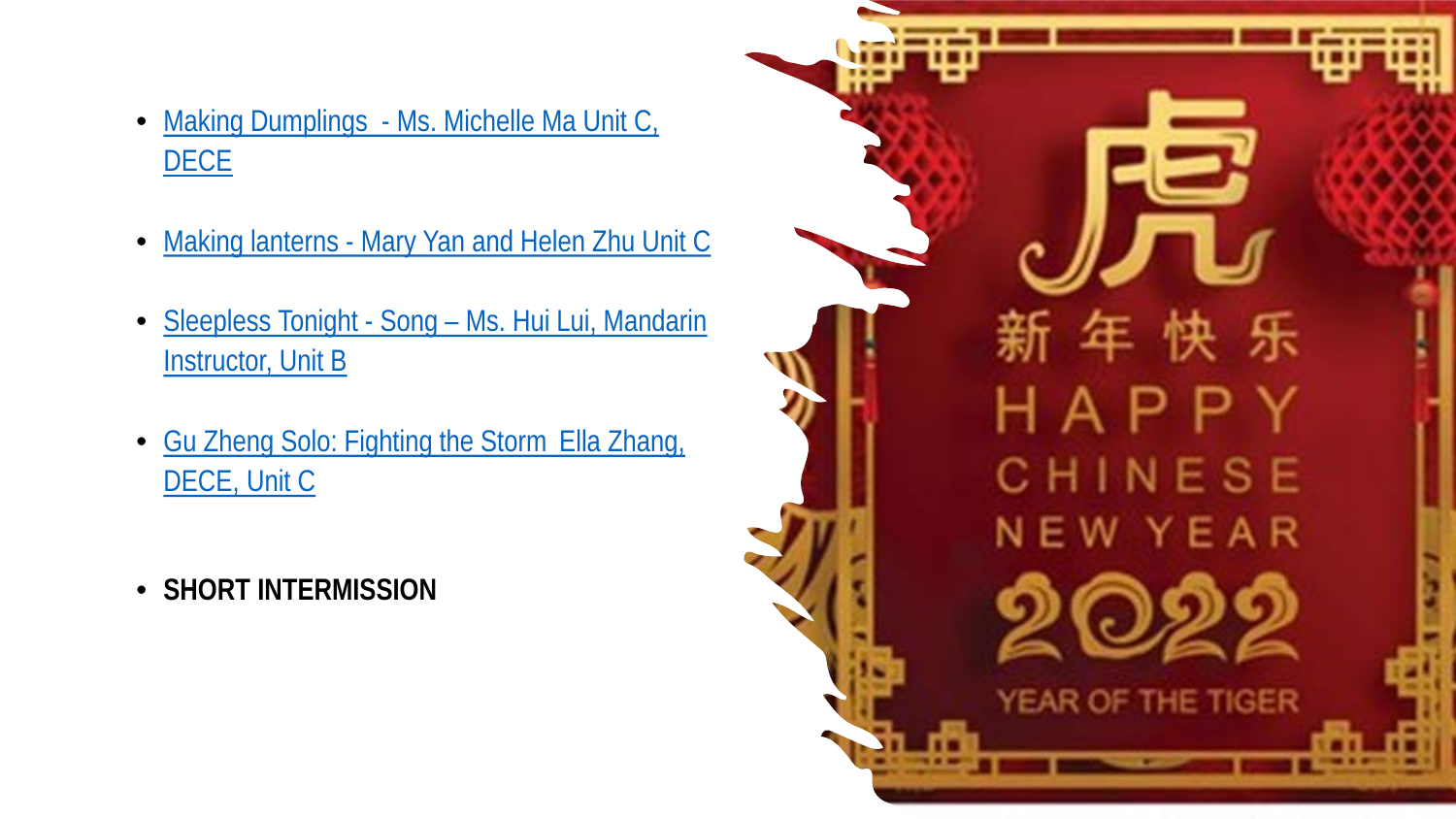- [Year of the Tiger -](https://drive.google.com/file/d/14V4ySGZVtLisDMRtl3NGEKBl55BJczcU/view?usp=sharing) Elaine Chen Unit C
- [Making Almond cookies -](https://drive.google.com/file/d/16qIje1gAMeY3F5b2R93D87vcLDzIvQ33/view?usp=sharing) Nancy Yee Unit C
- International dresses [showcase Units B, C & D](https://drive.google.com/file/d/1QkWaGHHtocINwbUTEiY31FvjmEUcwikV/view?usp=sharing)  by Ling Jiang Li
- Musical Instrument: Hulusi w/ dance - Phoenix Trail [Fernleaf in Moonlight Vivian](https://drive.google.com/file/d/1jYWqWvn7m4KcZ67Hl8IQCBi6mrBlAdPj/view?usp=sharing)  Li Unit C, DEDE
- [The Land Before Time -](https://drive.google.com/file/d/1eoBuOoq5Z7hmHRtJJqYy4IsPTvgO7HOd/view?usp=sharing) Maryam Mehany – Unit C Member child
	- Jamaica Lunar New Year Rasheeda Chin and Lisa [Skeete, Chinese Benevolent](https://drive.google.com/file/d/1jYWqWvn7m4KcZ67Hl8IQCBi6mrBlAdPj/view?usp=sharing) Association of Jamaica

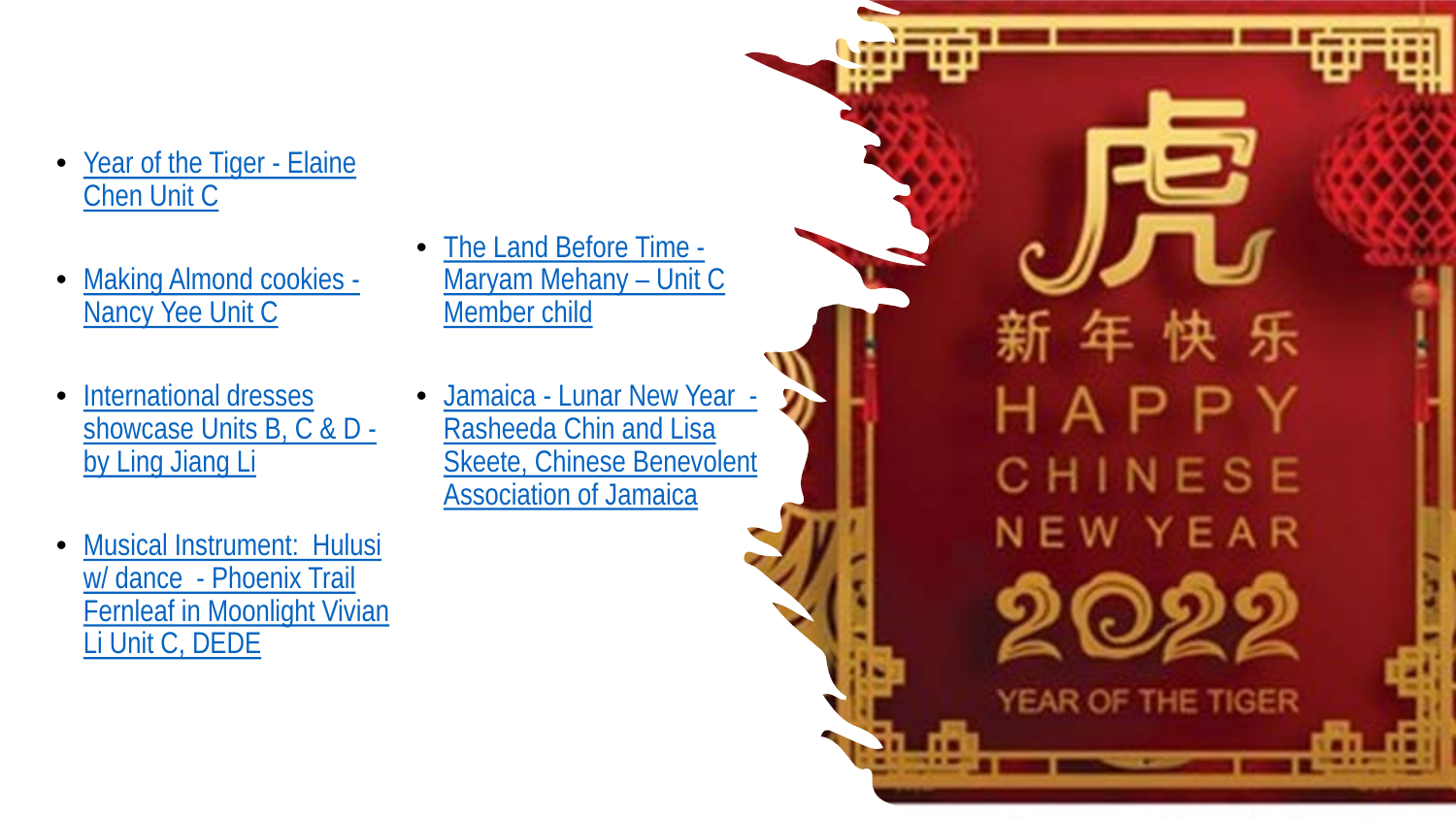- [Dance: Korean Drum & Korean Fan -](https://drive.google.com/file/d/1GAPw_GyGuhOrf0VJaO6Q83Bi5R8Gq9fD/view?usp=sharing) Okcha Kim Korean Instructor Unit B
- [Ping Pong , Nathan, Jane, Helen, Mary,](https://drive.google.com/file/d/11WxbWW-yfyis5eK4ctv81H7a8UU_qbPO/view?usp=sharing) Steven and Wendy Unit D, C, B
- Fitness/Yoga inspired Ms. Laura Maxwell unit C Steward (Live)
- Closing John Batasar